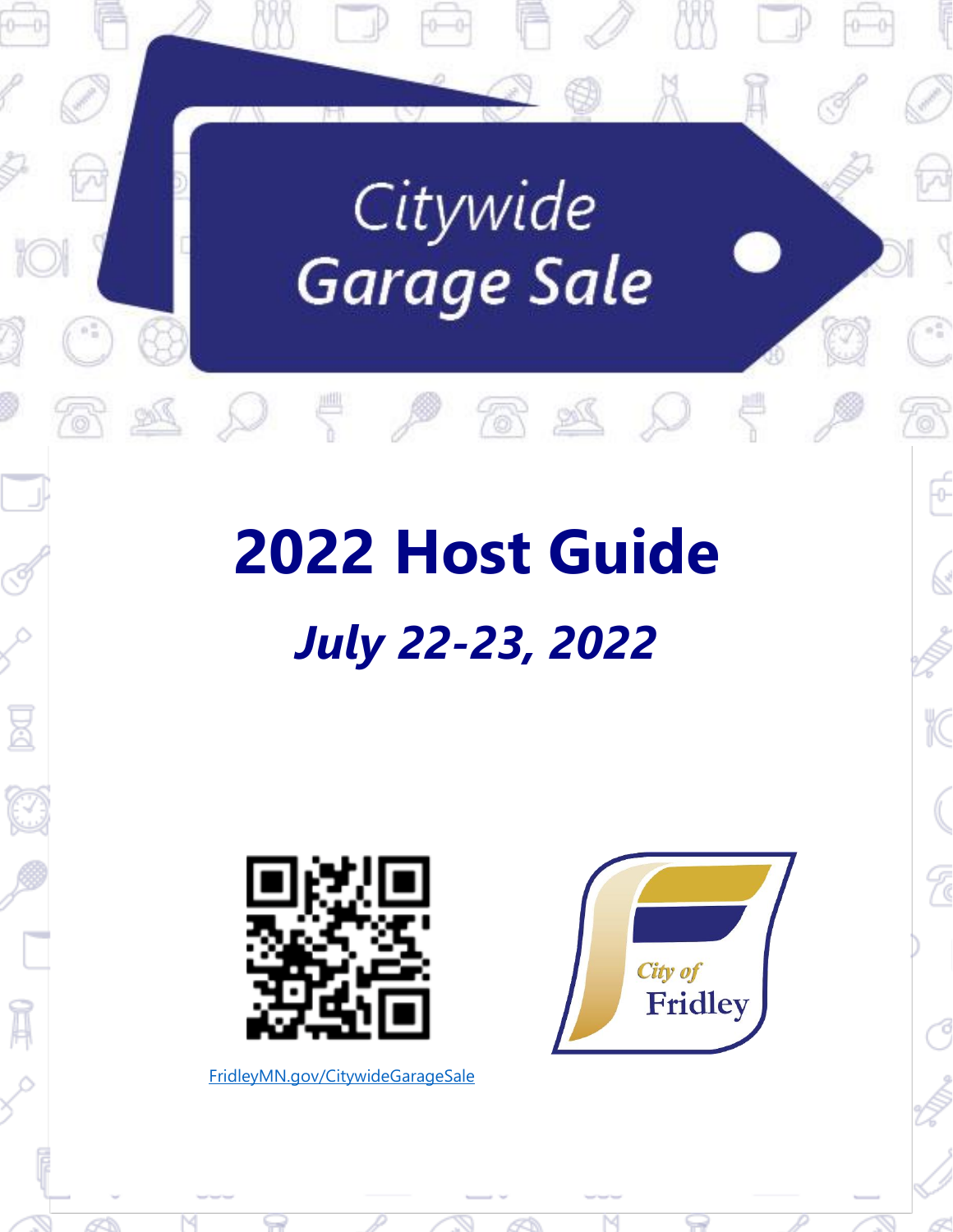## **Welcome!**

Thank you for including your sale in the 2022 City of Fridley Citywide Garage Sale! In this guidebook, you'll find more information about the garage sale including details about signage, tips on how to host a safe and successful sale and information about disposing unsold items.

## **About the Citywide Garage Sale**

The City of Fridley will host our second annual Citywide Garage Sale on July 22 – 23, 2022. Whether you're looking to declutter your home and earn some extra cash, or you're looking to shop the sales and find great bargains and unique finds, there's something for everyone!

• For more information, visit [FridleyMN.gov/CitywideGarageSale.](https://www.fridleymn.gov/1544/Citywide-Garage-Sale)

#### **Garage sale dates**

- Friday July 22, 2022
- Saturday July 23, 2022
- All garage sales must take place between 9 a.m. 6 p.m.

### **Trash to Treasure Day**

- Sunday July 24, 2022
- Trash to Treasure items can be on the end of the driveways between 9 a.m.-6 p.m.

## **Trash to Treasure Day**

Fridley residents can participate in Fridley's Trash to Treasure Day by placing items they no longer want on the curb of their driveways. Please mark these items as "Free." These items can be placed at the end of driveways from 9 a.m.-6 p.m. on Sunday July 24. Community members can pick up items that are marked "Free." No registration is required.

Please remove any remaining items from the end of your driveway by 6 p.m. on Sunday July 24. All unwanted items will need to be removed within 24 hours of the conclusion of the event. **The City of Fridley will NOT be picking up items for disposal.**

# **Contact information**

Please contact Olivia Raun, Communications and Engagement Specialist, at [Olivia.Raun@fridleymn.gov](mailto:Olivia.Raun@fridleymn.gov) or 763-572-3579 with any questions. If you have an urgent need or question the weekend of the Citywide Garage Sale, please call or text Olivia's cellphone at 701-371-6927.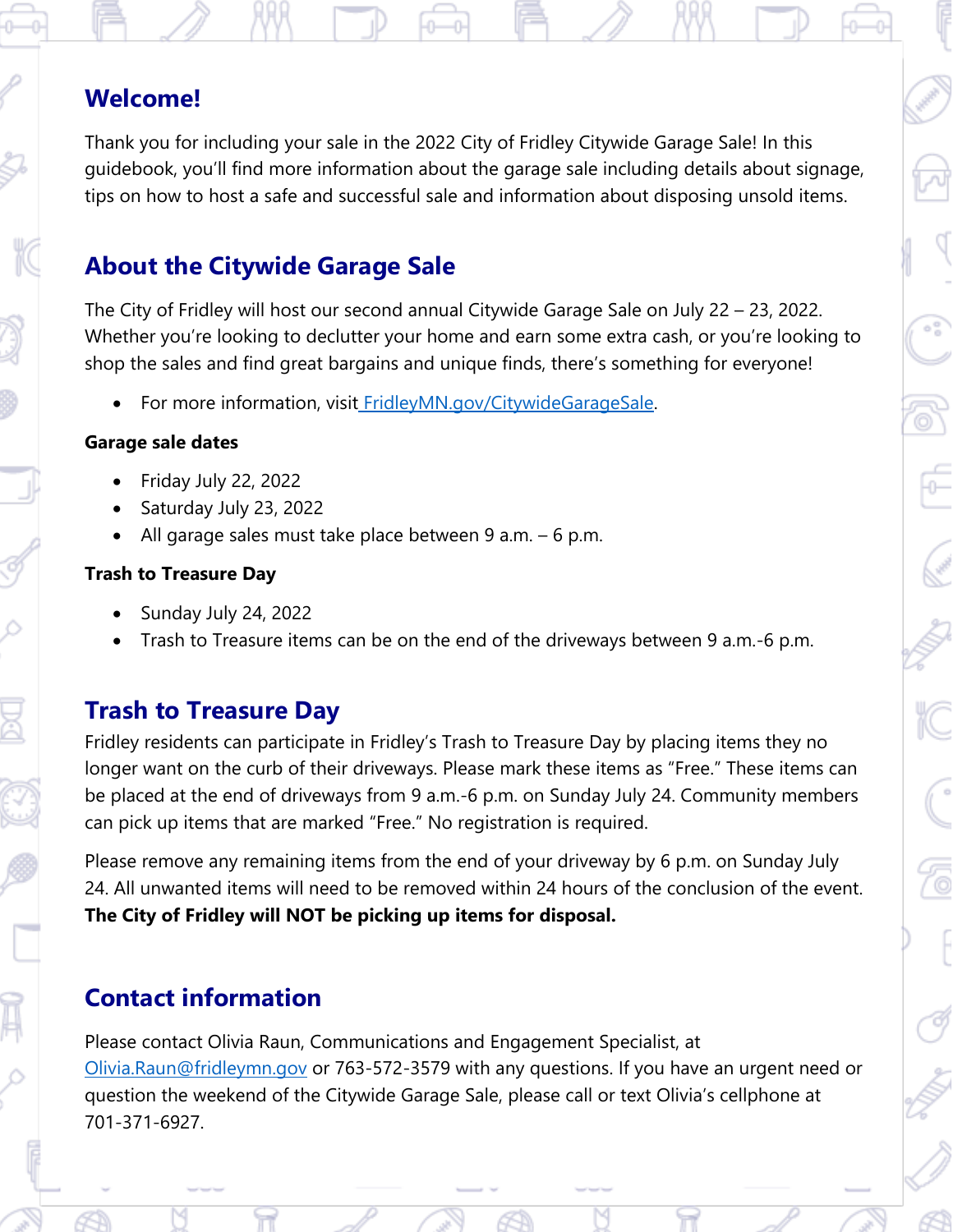## **Garage sale yard sign information**

Each registered garage sale will get one Citywide Garage Sale yard sign to promote their garage sale. Garage sale hosts were also able to order up to two additional yard signs to help promote their garage sales.

#### **Sign pick up information**

Garage sale hosts can pick up their garage sale signs at Fridley City Hall, 7071 University Ave., N.E. on the following dates:

- Saturday, **July 16 from 9 – 11 a.m**.
- Monday Friday, **July 18 – 21 from 8:30 a.m. – 4:30 p.m**.

If you are unable to pick up your yard sign during this time, please reach out to [Olivia Raun,](mailto:Olivia.Raun@fridleymn.gov) to arrange another time.

### **Setting up your sign**

- Registered garage sale hosts can put up their Citywide Garage Sale yard signs on their property on Thursday, July 21.
- Place your Citywide Garage Sale yard on your private property. Signs must be placed a minimum of 10 feet from a street curb.



Your Home

*Image demonstrating sign placement.*

- Please remove your Citywide Garage Sale yard sign at the conclusion of your garage sale. All yard sale signs need to be removed within three days of the conclusion of your sale.
- After the sale, all registered garage sale hosts can keep their Citywide Garage Sale yard signs to use at future Citywide Garage Sale events.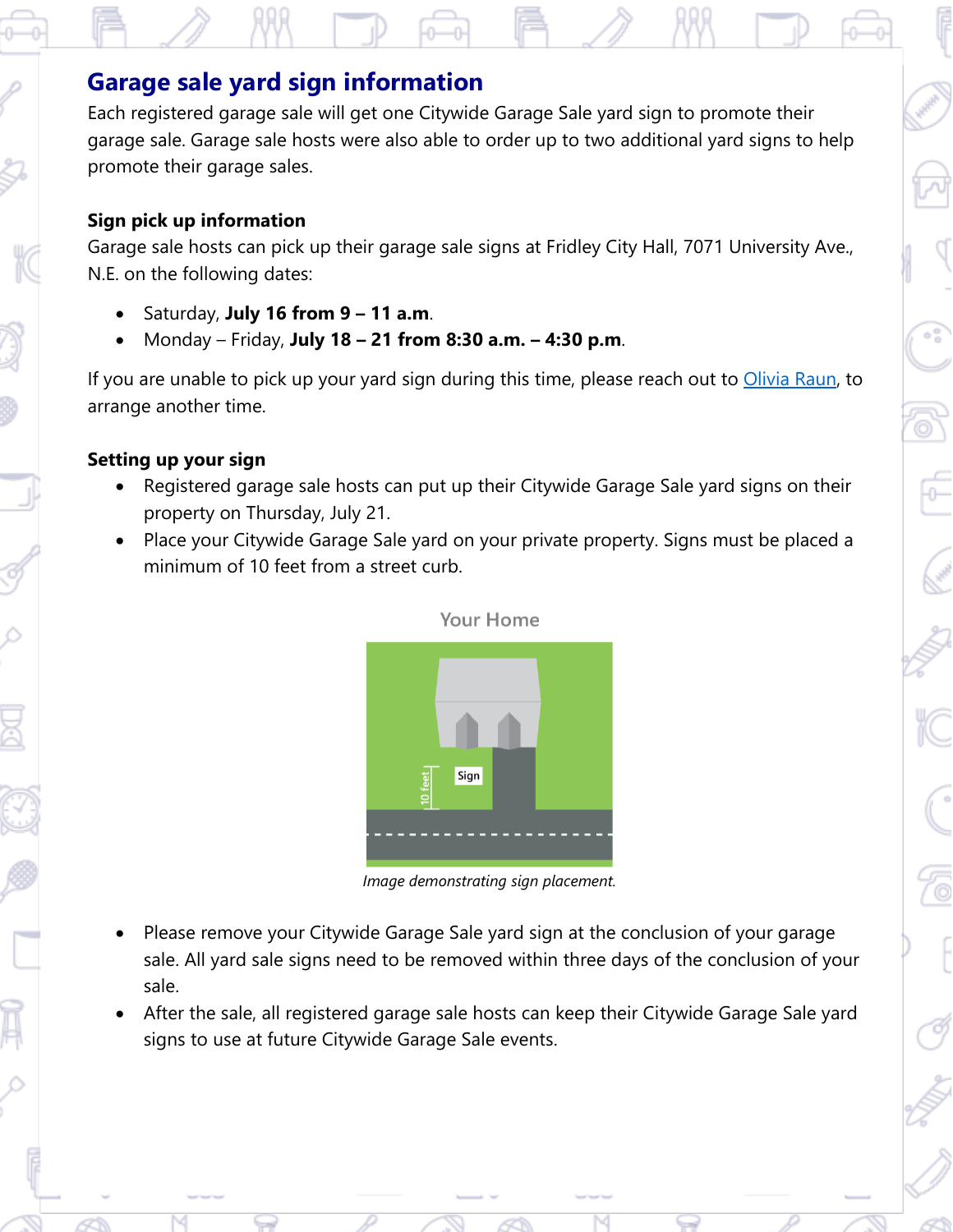## **Tips for promoting your garage sale**

When you registered for the Citywide Garage Sale, your sale was added to our Citywide Garage Sale map. See below for more information on how you can use this map and social media to promote your sale.

#### **Maps**

Online and printed maps will be available starting Wednesday, July 20.

- Online, mobile and printable maps will be found at [FridleyMN.gov/CitywideGarageSale.](https://www.fridleymn.gov/1544/Citywide-Garage-Sale)
- Printed maps will be available for pick up at Fridley City Hall.
	- o City Hall is located at 7071 University Avenue N.E. and is open Monday Friday from 8 a.m. – 4:30 p.m.

#### **Social media**

During your sale, take and share photos on social media.

- Tag The City of Fridley, and use #FridleyCitywideGarageSale in your posts.
- Send your photos to *Olivia.Raun@FridleyMN.gov* for a chance to have a photo of your sale featured on the city's social media or other future promotions.

## **Garage sale crime prevention tips**

Your safety is important to us. Follow these tips to keep you, your family and our community safe during your sale.

- Do not share any personal information about your home such as when you plan to be out of town, details about security systems or who lives in the home.
- Keep all doors leading into your home locked.
- Do not let anyone into your home to use your bathroom or try on clothing. If someone needs to use the bathroom, direct them to the nearest gas station.
- Never bring a shopper into your house to show them an item or to "test" an appliance or electronic item. Run an extension cord from your house or garage to test items.
- Host your sale during daylight hours.
- Place more expensive items near your checkout area so you can keep an eye on them.
- Always keep your cellphone charged and on you.
- Do not leave your sale unattended. Have a family member or friend temporarily run your sale if you need to step away.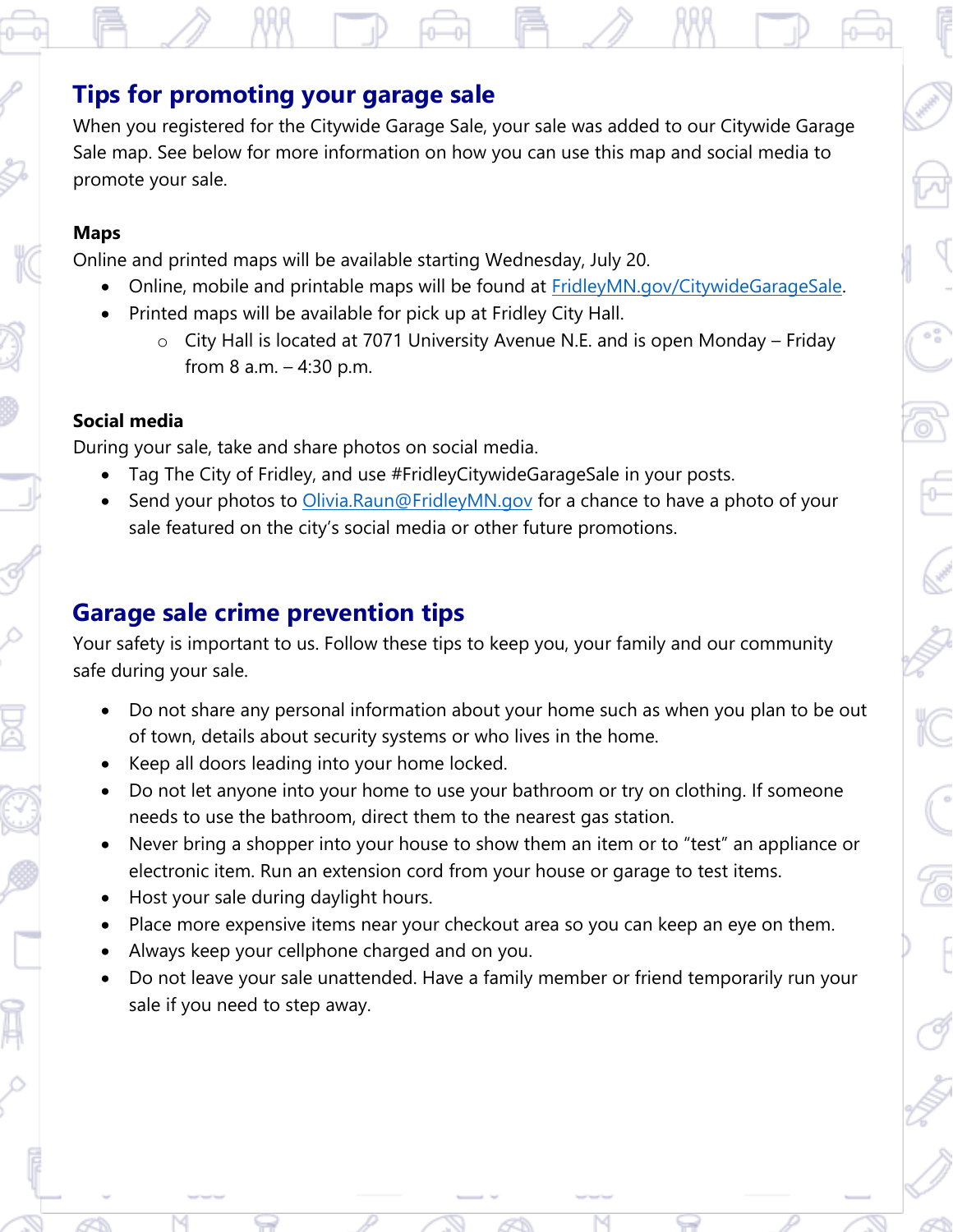## **Money safety tips**

Follow these tips to keep your money safe.

- Don't use a cash box unless you have a designated cashier. If you are running the sale alone, it's best to keep the money on you (e.g. fanny pack, apron, etc.).
- If you do use a lock box, do not leave the lock box unattended.
- Have cash available for change, but make sure it isn't visible to any shoppers.
- Be aware of "shortchange fraud." Shortchange fraud can happen when someone pays with large bills and then changes their mind several times about how they want the change given back to them. They'll then attempt to leave with more money by complaining the change you gave them wasn't enough.
- Consider using forms of electronic payment/mobile payment apps such as Venmo, Pay Pal, Cash App, Square, etc.
	- o [Learn more about mobile payment apps](https://consumer.ftc.gov/articles/mobile-payment-apps-how-avoid-scam-when-you-use-one) from the Federal Trade Commission.

## **Additional crime prevention reminders**

If you feel unsafe or unsure of someone's behavior, call for help.

- When in doubt, call the police to keep an eye out and patrol the area.
- If you find someone's behavior suspicious or threatening, call 911 immediately and remember to observe the 4 W's:
	- o Who (suspect description and vehicle color/make/model)
	- o What (articulate the behavior that is suspicious)
	- o Where (your location and the direction the suspect travels if they leave)
	- o When (timeline—is this a delayed report or is the person still on scene)
- The City of Fridley is not liable for stolen or damaged items or injuries sustained during a garage sale as part of this event.

## **What to sell**

Every garage sale has its own unique items – which is a big reason why so many people love garage sale shopping! If you're feeling stuck on trying to figure out what to sell, here are some ideas do get you started:

- Furniture in good condition
- Clothing
- Home décor

## **Please consider not selling these items:**

- Used Cribs
- Car Seats
- Working equipment and tools
- Games and toys (with no missing pieces)
- Antiques
- Bike helmets
- Broken appliances or electronics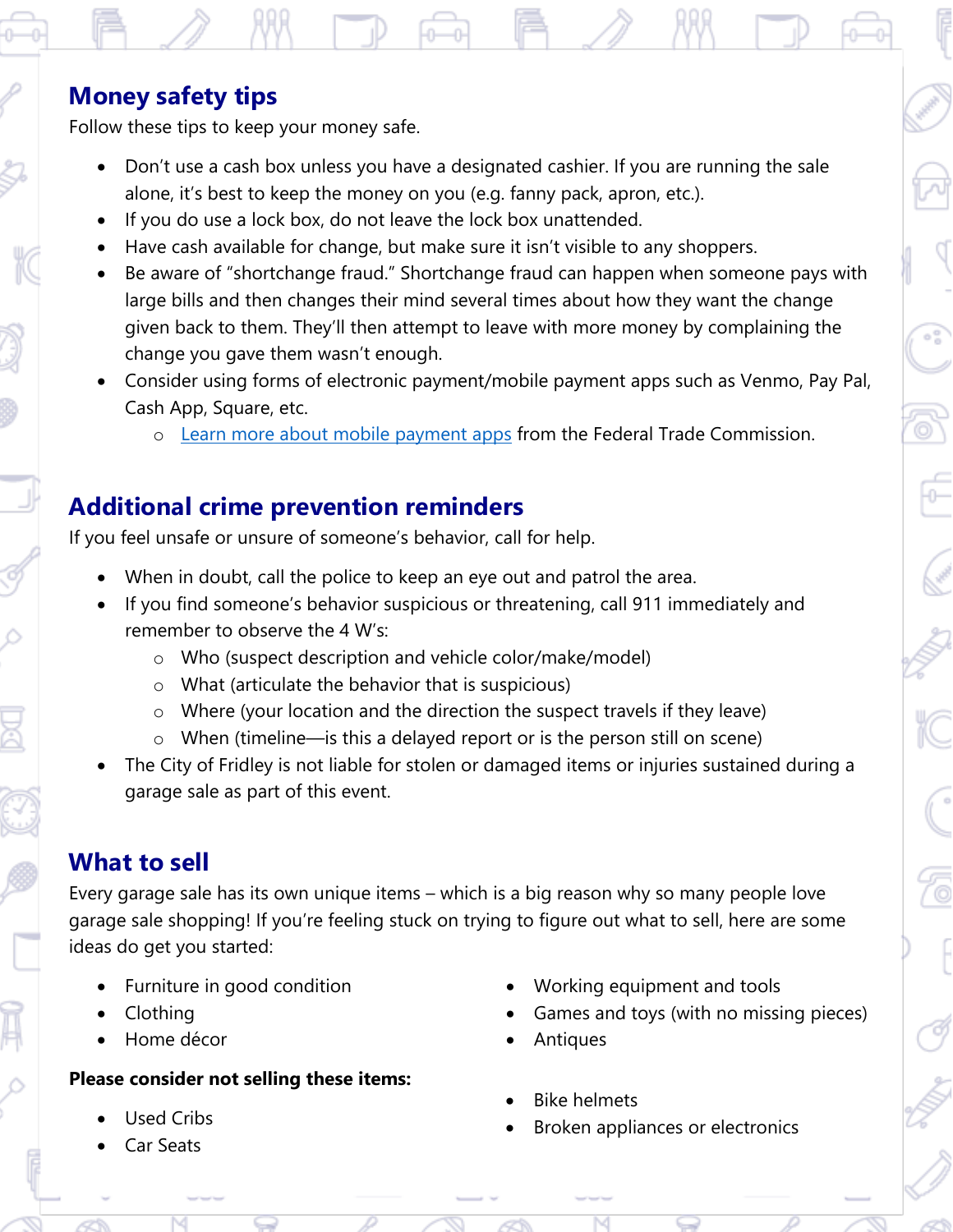## **Recycling information: Plan for after the sale!**

Here are some resources to help you plan for how to dispose of your unsold items.

#### **Recycling Directory**

Search the Recycling Directory at [FridleyMN.gov/Recycling](https://www.fridleymn.gov/recycling) for how to dispose of specific items.

#### **Recycling Drop-Off**

Free and reduced cost recycling of bulky items is available at the City of Fridley Recycling Drop-off events on July 9, Sept. 10 and Nov. 12 at Recycle Technologies, Inc. Items accepted for recycling include appliances, electronics, scrap metal, mattresses, exercise equipment, tires and more. Green Lights Recycling offers disposal services of non-donatable furniture and other non-recyclable items. Visit [FridleyMN.gov/Dropoff](https://www.fridleymn.gov/dropoff) for more information.

**Local Thrift Stores** (items must be in good, working condition) This list is not comprehensive or an endorsement of any of businesses below.

Habitat For Humanity 651-588-3820 510 County Road D West New Brighton MN 55112 Items accepted: Architectural items, building materials, furniture, tools & hardware, lawn & garden, lighting, etc. Pick up available for large items. Visit restore.tchabitat.org for a full list

Salvation Army Store 763-571-9988 1000 E Moore Lake Dr Fridley MN 55432 Items accepted: Clothing, furniture, household goods, small appliances & electronics

## Goodwill

763-571-2153 5660 Main St Fridley MN 55432 Items accepted: Clothing, furniture, household goods

### Savers

763-571-1319 4849 Central Ave Columbia Heights MN 55421 Items accepted: Clothing (torn clothing accepted for recycling in bags labeled "For Recycling"), furniture, household goods, small appliances & electronics.